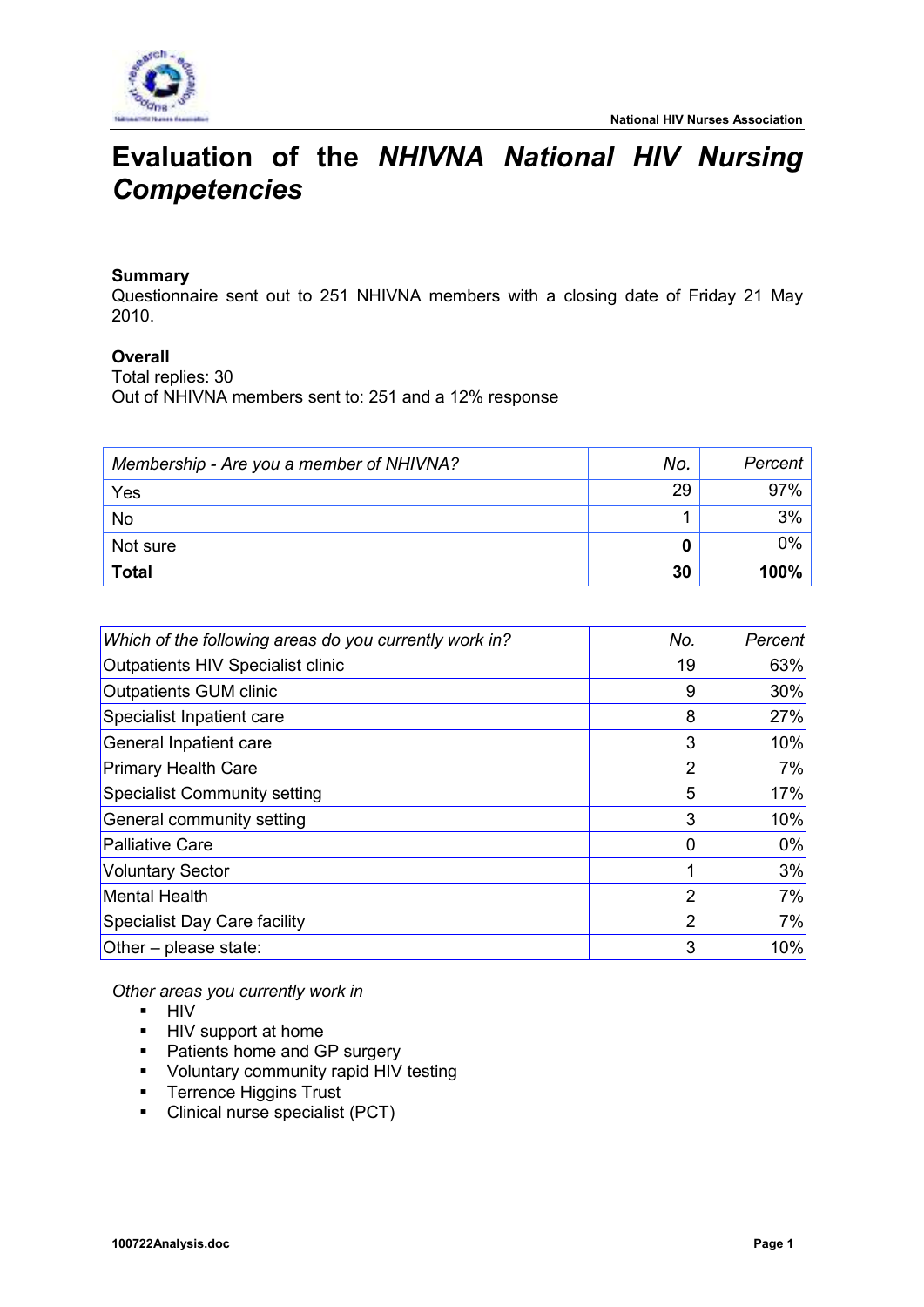

# **NHIVNA competency framework**

| Are you aware of the NHIVNA competency framework National<br><b>HIV Nursing Competencies?</b> | No.l | Percent     |
|-----------------------------------------------------------------------------------------------|------|-------------|
| Yes                                                                                           | 29   | 97%         |
| No                                                                                            |      | 3%          |
| Not sure                                                                                      |      | $0\%$       |
| Total                                                                                         | 30   | <b>100%</b> |

| Do you use the NHIVNA website? | No.            | Percent |
|--------------------------------|----------------|---------|
| <b>Yes</b>                     | 13             | 43%     |
| <b>No</b>                      | $\overline{2}$ | 7%      |
| Not sure                       |                | 0%      |
| No reply                       | 15             | 50%     |
| Total                          | 30             | 100%    |

| Have you attended NHIVNA Conference/ and or study days in<br>the last 2 years? | No. | Percent |
|--------------------------------------------------------------------------------|-----|---------|
| Yes                                                                            | 9   | 30%     |
| <b>No</b>                                                                      | 6   | 20%     |
| Not sure                                                                       |     | 0%      |
| No reply                                                                       | 15  | 50%     |
| Total                                                                          | 30  | 100%    |

| Have you attended BHIVA Conference in the last 2 years? | No. | Percent |
|---------------------------------------------------------|-----|---------|
| <b>Yes</b>                                              | 4   | 13%     |
| <b>No</b>                                               | 10  | 33%     |
| Not sure                                                |     | 0%      |
| No reply                                                | 16  | 53%     |
| Total                                                   | 30  | 100%    |

| Do you read the NHIVNA publications? | No. | Percent     |
|--------------------------------------|-----|-------------|
| <b>Yes</b>                           | 14  | 47%         |
| <b>No</b>                            | 0   | 0%          |
| Not sure                             | 0   | 0%          |
| No reply                             | 16  | 53%         |
| Total                                | 30  | <b>100%</b> |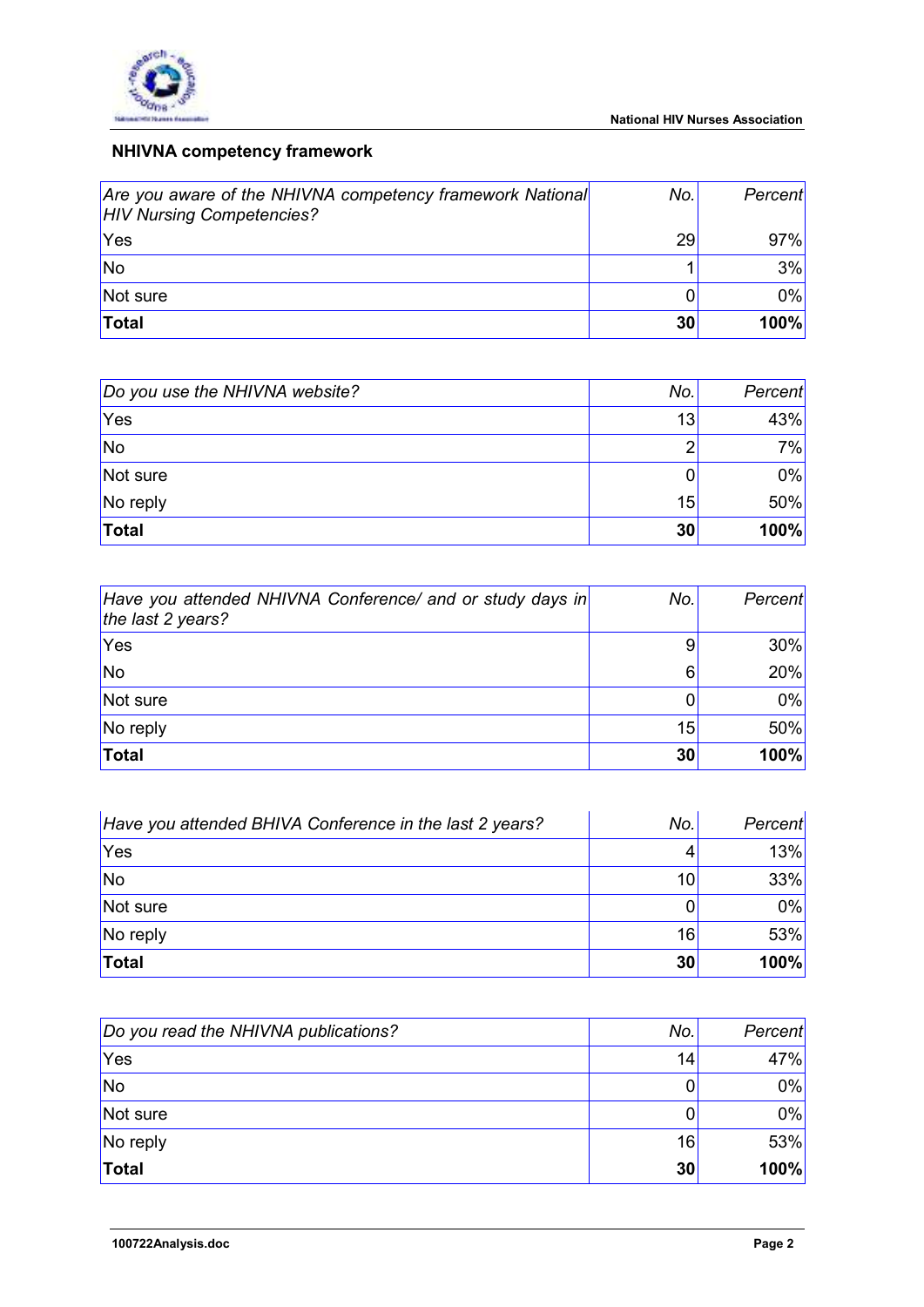

## **Use of Competency Framework**

| Have you used the Competency Framework in any area of your<br>practice? | No. | Percent |
|-------------------------------------------------------------------------|-----|---------|
| 'Yes                                                                    | 28  | 93%     |
| lNo                                                                     | ◠   | 7%      |
| Total                                                                   | 30  | 100%    |



| Why do you think you have not used the Framework to<br>date? | No. | Percent |
|--------------------------------------------------------------|-----|---------|
| It appears too complex                                       |     | 3%      |
| It is not 'user friendly                                     |     | 3%      |
| Not enough time                                              | 0   | 0%      |
| Not a priority                                               | 0   | 0%      |
| I don't think it is applicable to my work                    | 0   | 0%      |
| Difficult to adapt for our purpose                           | 0   | 0%      |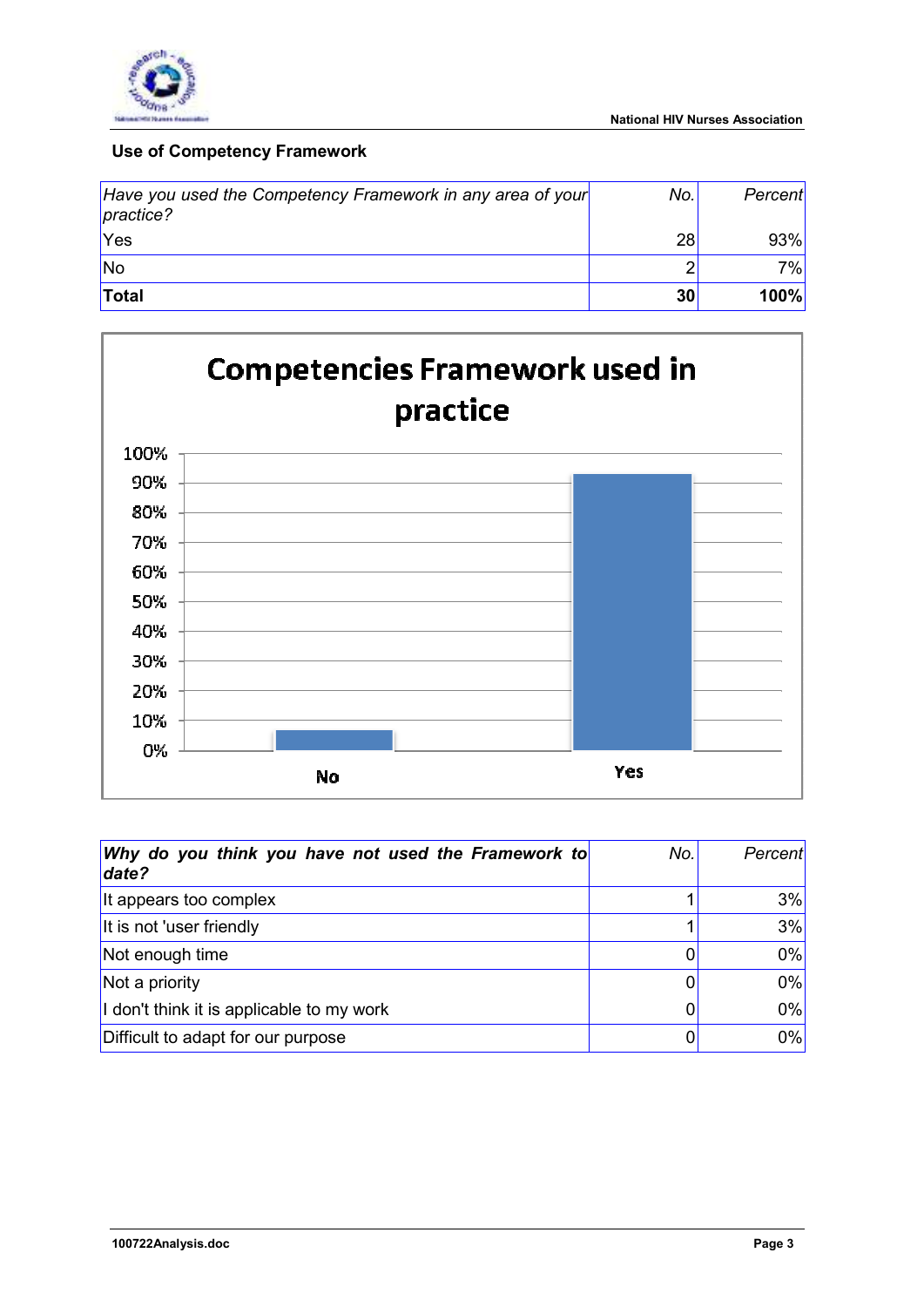

| As you are not using the NHIVNA Framework, are you<br>using another framework instead? | No.l | Percent     |
|----------------------------------------------------------------------------------------|------|-------------|
| <b>Yes</b>                                                                             |      | 0%          |
| <b>No</b>                                                                              |      | 0%          |
| No reply                                                                               | 30   | <b>100%</b> |
| Total                                                                                  | 30   | 100%        |

*If you are not using any framework how do you measure the quality of HIV nursing care?*  **Journal of Rare Disease and job description** 

| Do you envisage using the NHIVNA Framework in the<br>future? | No. | Percent |
|--------------------------------------------------------------|-----|---------|
| <b>Yes</b>                                                   |     | 0%      |
| <b>No</b>                                                    |     | 0%      |
| Don't know                                                   |     | 3%      |
| No reply                                                     | 29  | 97%     |
| Total                                                        | 30  | 100%    |

| To which of the following have you applied the NHIVNA<br><b>Framework?</b> | No.            | Percent |
|----------------------------------------------------------------------------|----------------|---------|
| For appraisal purposes                                                     | 16             | 53%     |
| To assist in writing job descriptions                                      | 12             | 40%     |
| For teaching/education                                                     | 16             | 53%     |
| For job banding guidance                                                   | $\overline{7}$ | 23%     |
| For professional development plans                                         | 14             | 47%     |
| For career planning                                                        | 5              | 17%     |
| For setting up nurse-led clinics                                           | 11             | 37%     |
| Informally for my own information                                          | 18             | 60%     |
| For review of service provision                                            | 7              | 23%     |

## *Comments*

- For job applications
- Development of HIV blood clinics in GUM
- **•** Writing guidelines
- As framework for developing competencies in Australia

| If for teaching was this for:         | No.             | Percent |
|---------------------------------------|-----------------|---------|
| In house teaching                     | 13 <sub>l</sub> | 43%     |
| <b>External teaching</b>              |                 | 37%     |
| Informing higher education curriculum | 5               | 17%I    |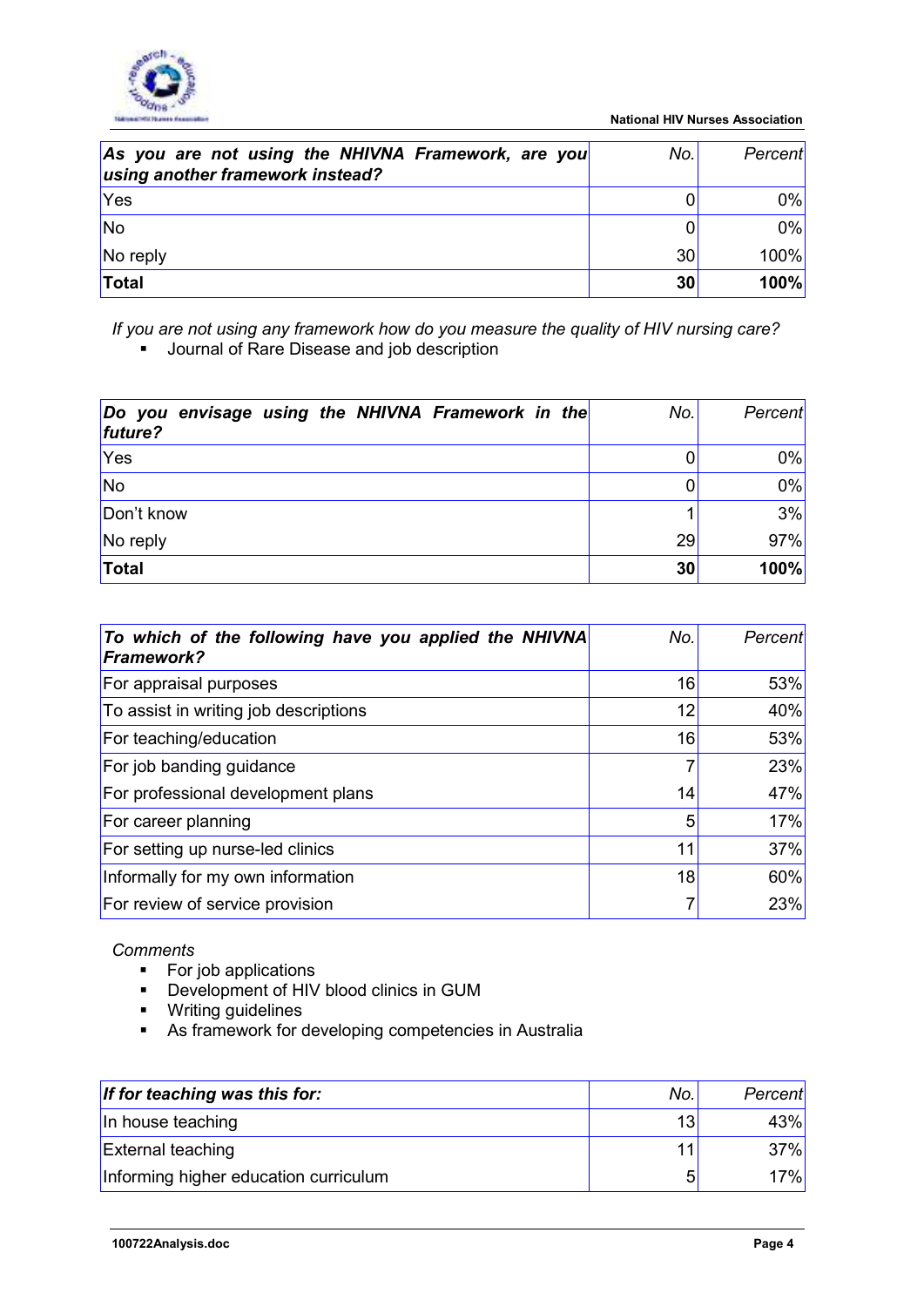



| If for banding, which bands? | No. | Percent |
|------------------------------|-----|---------|
| 5                            |     | 37%     |
| 16                           | 12  | 40%     |
|                              |     | 37%     |
| 8(a,b,c)                     | ລ   | 10%     |

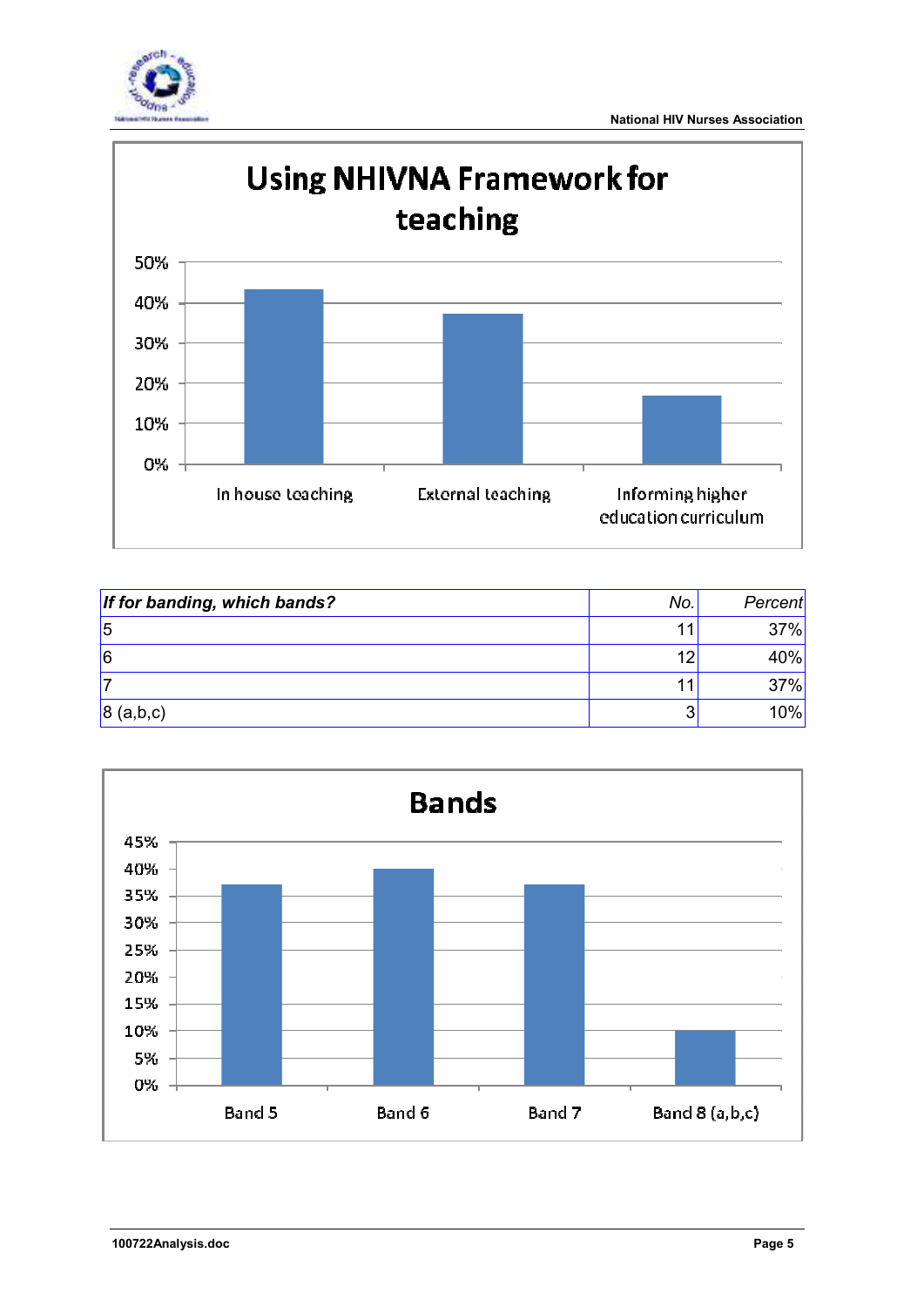

| Have you measured the benefits of using the NHIVNA<br>framework in your setting? | No.l | Percent |
|----------------------------------------------------------------------------------|------|---------|
| <b>Yes</b>                                                                       |      | 7%      |
| <b>No</b>                                                                        | 25   | 83%     |
| No reply                                                                         | 3    | 10%     |
| Total                                                                            | 30   | 100%    |

*If 'yes' which areas have you measured, and how?* 

- Adapted the competences to help with our Nurse I prescribing HIV clinics held in GUM. Re-evaluated recently on informal basis within the team and with a new HIV pharmacist – being used as basis for training/development for her as new in post and not yet a prescriber.
- The benefits have not been measured directly, but we have in place a competency framework for all of nurses and HCA roles in the HIV clinic. This informs any new roles or services we develop and new local competencies are adapted from the NHIVNA framework for any new roles. The competencies all aspects of HIV nursing practice and have helped to inform the develop new roles such as HCA's and Clinical nurse specialists. The competencies have certainly positively influenced the banding of HIV nursing posts.

| Do you think patients have benefited from the use of the<br>NHIVNA competencies in your area? | No. | Percent |
|-----------------------------------------------------------------------------------------------|-----|---------|
| Yes                                                                                           |     | 3%      |
| <b>No</b>                                                                                     | 12  | 40%     |
| Not sure                                                                                      | 15  | 50%     |
| No reply                                                                                      | ⌒   | 12%     |
| Total                                                                                         | 30  | 100%    |

- Nurses are working within clearly defined roles and competencies I would hope that patients are benefiting from nurses who have undergone appropriate education and training by demonstrating they can meet the NHIVNA competencies
- Clear guidance as to performance expectations for staff assists in ensuring best care.
- Enabled us to develop early morning specific blood test clinics using band 5 to assess for competency and maintain standards. Helped in training them for this role.
- Nurses are more prepared to provide care and treatment for patients with HIV
- More coherent and standardised approach to planning care and auditing outcomes
- Setting up competencies for GUM nurses to run early morning blood clinic
- As the nurses have a clear framework which enhances their practice it increases nurses skills and areas of competence especially by identifying further training this improves patient care.
- Yes, particularly in relation to governance. If nurses are trained to a certain level and possess specialist skills then the quality of service will improve. I think this is evident locally in the nurse-led follow-up service, triage, annual health checks, and nurse-led clinics.
- Allows practitioners to expand clinical skills and knowledge while working within defined clinical roles.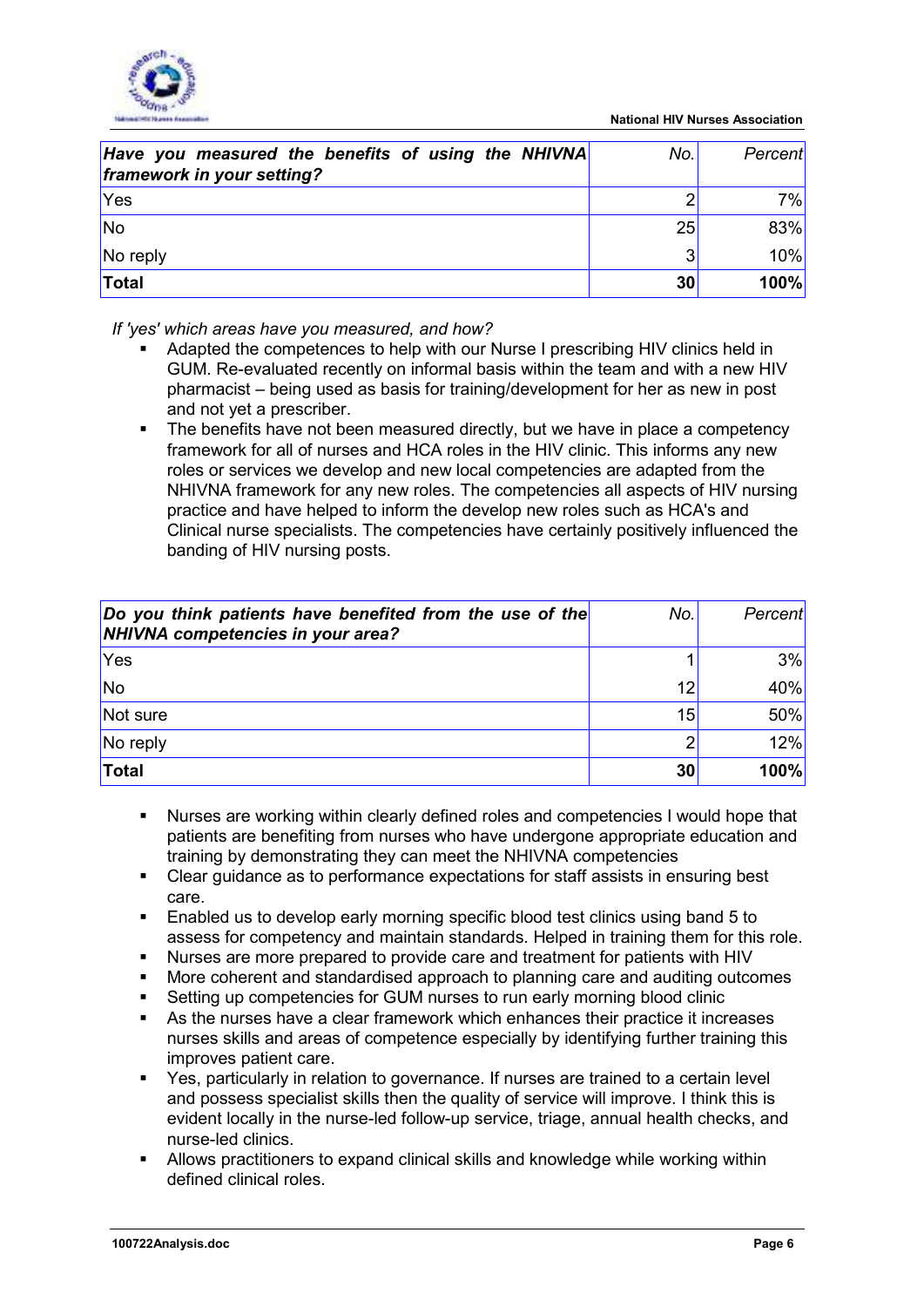

- **•** Practitioners more confident within roles
- **Standardised practices across area**
- All of the above leads to increased awareness and a more informed clinical staff which leads to better patient care and outcomes
- Measurable standards and expected standards for nursing staff providing the care

| Have you measured the benefits to patients? | No. | Percent |
|---------------------------------------------|-----|---------|
| <b>Yes</b>                                  | 26  | 87%     |
| <b>No</b>                                   |     | 3%      |
| No reply                                    | 3   | 10%     |
| Total                                       | 30  | 100%    |

*If 'yes' Please describe how you have measured the benefits to patients* 

- Not formally but feel there has been a benefit
- In some cases it is used as a checklist to make sure competencies are being met it has changed practice have developed treatment care plans incorporating aspects of the competencies but do not have the staff to formally audit the effect on patient care.
- I have not measured them directly, but when I undertook a patient satisfaction questionnaire, our patients were asked how they found the level of expertise of the nursing staff and we were rated highly by our patients.
- Yes but not directly. The benefits have been measured indirectly by looking at role definition and the use of competencies and how this has improved waiting times in the clinic. This will also be evident in local practice audits that monitor nurse-led services such as triage and out of our services that show outcomes associated with service. While this cannot be directly attributable to the national competencies but they underpin the training and skills development for these services

## *What limitations or problems have you encountered with the competencies?*

- Finding a way to measure impact.
- When working outside of London or another major centre the CNS role can encompass all of the competencies, e.g. We work in the community, outpatient, visit in-patients, look after the children as well as the HIV pregnancies. This meant the only ones I did not have to consider were the research ones. While helpful this is very time consuming as needed significant adaptation. Also we don't have the spread of grades only doing HIV as the HIV service is based within GUM and my colleague and myself are the only non-medical specialists in the city and surrounding area
- No problems. I think they are excellent
- A little unwieldy so sometimes reluctant to refer to them even when I know they would be useful
- Could perhaps be more prescriptive? Reduce interpretation
- I don't find them user friendly, they need to be clearly set out and an idea of what can be used as evidence would be useful, development of work books for each banding would be useful.
- None really
- A self assessment or line management tool for competency assessment would be useful for its use in appraisals and development plans.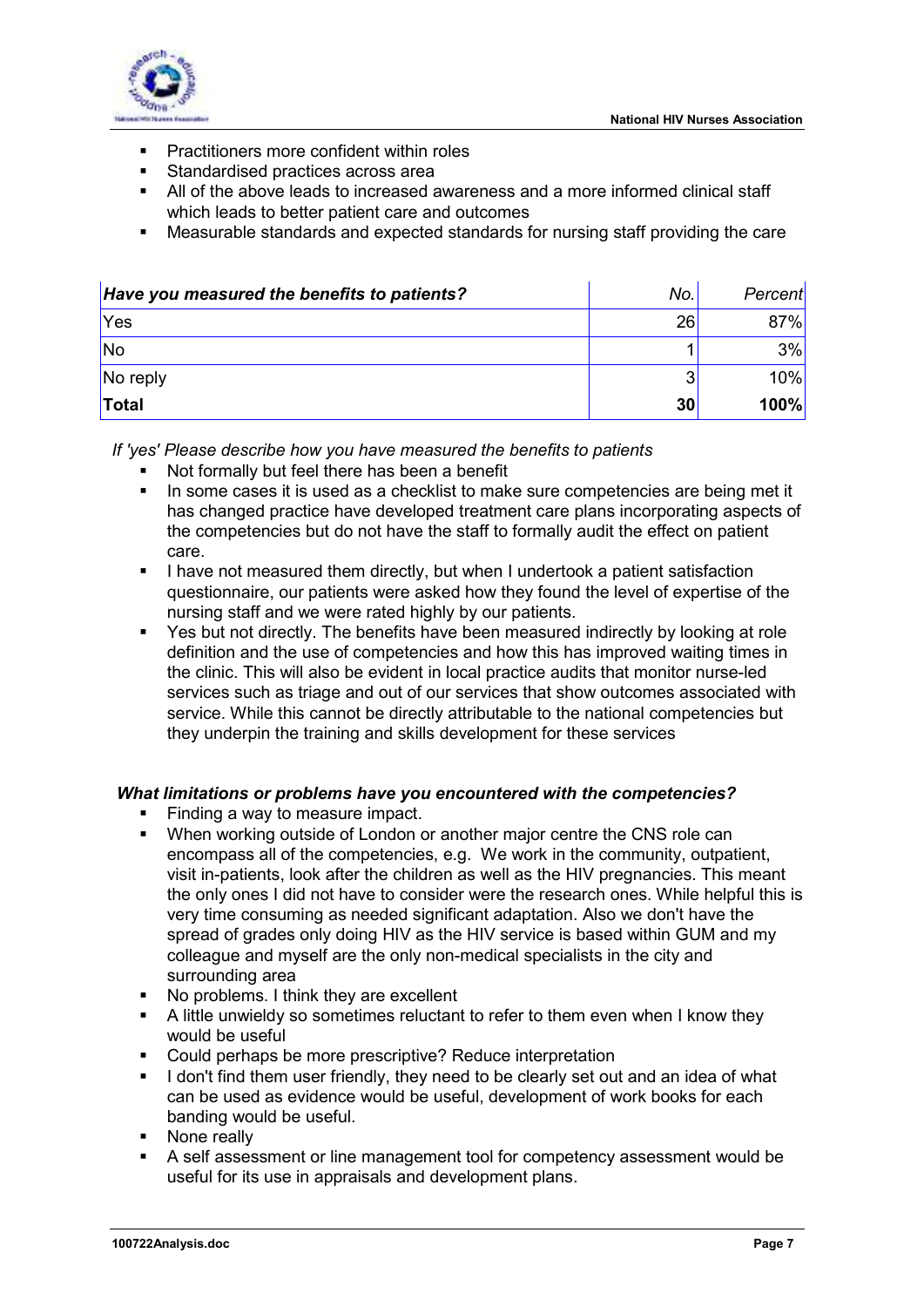

- Being able to directly measure the benefits! In essence we may need to explore baseline patient outcomes before and after competencies are introduced in one particular area. Or perhaps relate them to governance.
- **Have had to adapt to work within Australian (NSW) health department guidelines** but not problematic

| Do you envisage using the NHIVNA Framework in the<br>future? | No. | Percent |
|--------------------------------------------------------------|-----|---------|
| Yes                                                          | 27  | 90%     |
| <b>No</b>                                                    |     | 0%      |
| No reply                                                     | 3   | 10%     |
| Total                                                        | 30  | 100%    |

| If 'Yes', for which of the following are you considering<br>using the NHIVA Framework? | No. | Percent |
|----------------------------------------------------------------------------------------|-----|---------|
| For appraisal purposes                                                                 | 16  | 53%     |
| To assist in writing job descriptions                                                  | 20  | 67%     |
| For teaching/education                                                                 | 24  | 80%     |
| For job banding guidance                                                               | 10  | 33%     |
| For professional development plans                                                     | 20  | 67%     |
| For career planning                                                                    | 7   | 23%     |
| For setting up nurse led clinics                                                       | 10  | 33%     |
| Informally for my own information                                                      | 16  | 53%     |
| For review of service provision                                                        | 11  | 37%     |
|                                                                                        |     | 3%      |

*Others* 

**•** Writing Guidelines

## *What other purposes, if any, do you think the NHIVNA Framework could be used for?*

- None that I can think of at present
- **Should be for Holistic care**
- Pathway planning
- Joint working with other specialities (Mental Health and Social Care)
- **Supervision**
- Managing under performance
- **Improving patient experience**

## *What, if any, changes would you like to see made to the existing Competency Framework?*

- Better guidance in relating to KSF competence areas
- **I** feel, transfer easily or clearly when our trust uses different KSF